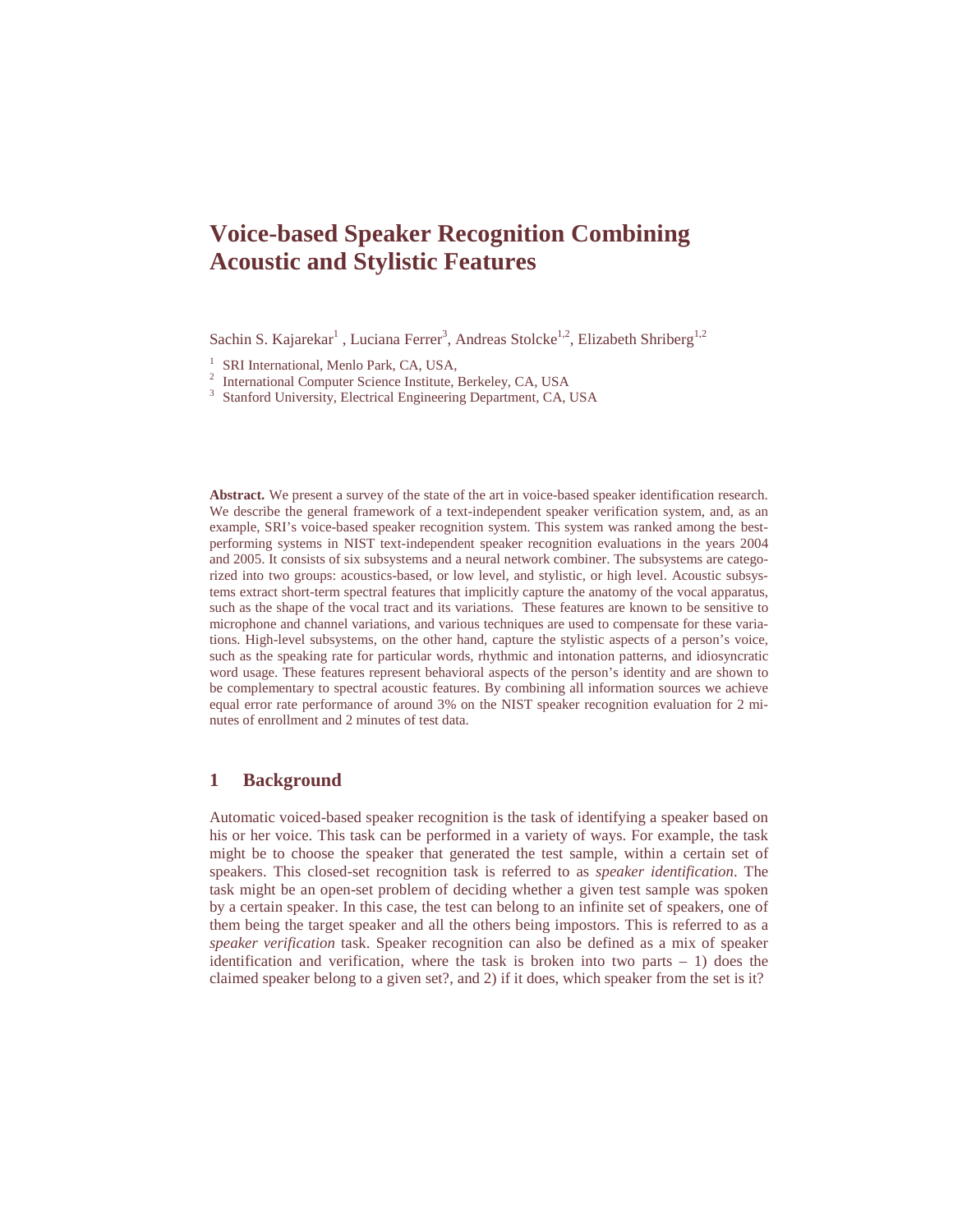2 Kajarekar et al.

Speaker recognition systems may also be classified as text-dependent and textindependent. Text-dependent systems require a user to say a certain utterance, usually containing text that was present in the training data. This usually implies that textdependent systems involve a limited vocabulary. There is no such constraint in textindependent systems, where the classification is done without prior knowledge of what the speaker is saying. An example of a text-dependent task is bank account verification where the user says a string of digits. Text-independent speaker verification is typical in surveillance and forensics. In a text-dependent system, knowledge of the words can be exploited to improve performance. Thus, text-dependent speaker recognition usually gives better performance than text-independent recognition for small amounts of training and testing data (on the order of 10 seconds). With more training and testing data, the performance of a text-independent system improves dramatically and has reached as low as 2-3% equal error rate  $(EER)^1$ .

This chapter will focus on the text-independent speaker verification task. It describes the evaluation framework used by speaker recognition evaluations (SREs) conducted by the United States National Institute of Standards and Technology (NIST). As an example, SRI's submission to the 2005 SRE is described, as a system that combines multiple voice-based features, both low- and high-level, and may be considered representative of the state of the art. For low-level acoustic modeling, the system uses a cepstral Gaussian mixture model (GMM) system that uses feature normalization to compensate for handset variability, as well as two new approaches to short-term cepstral modeling. It also uses several novel high-level stylistic features and successfully integrates them with low-level feature-based systems. After describing the submitted system in detail, we present further analyses of the relative importance of the low- and high-level subsystems.

<sup>1</sup> EER corresponds to the operating point at which false acceptance and false rejection errors are equally frequent. This is described in detail in Section 3.1.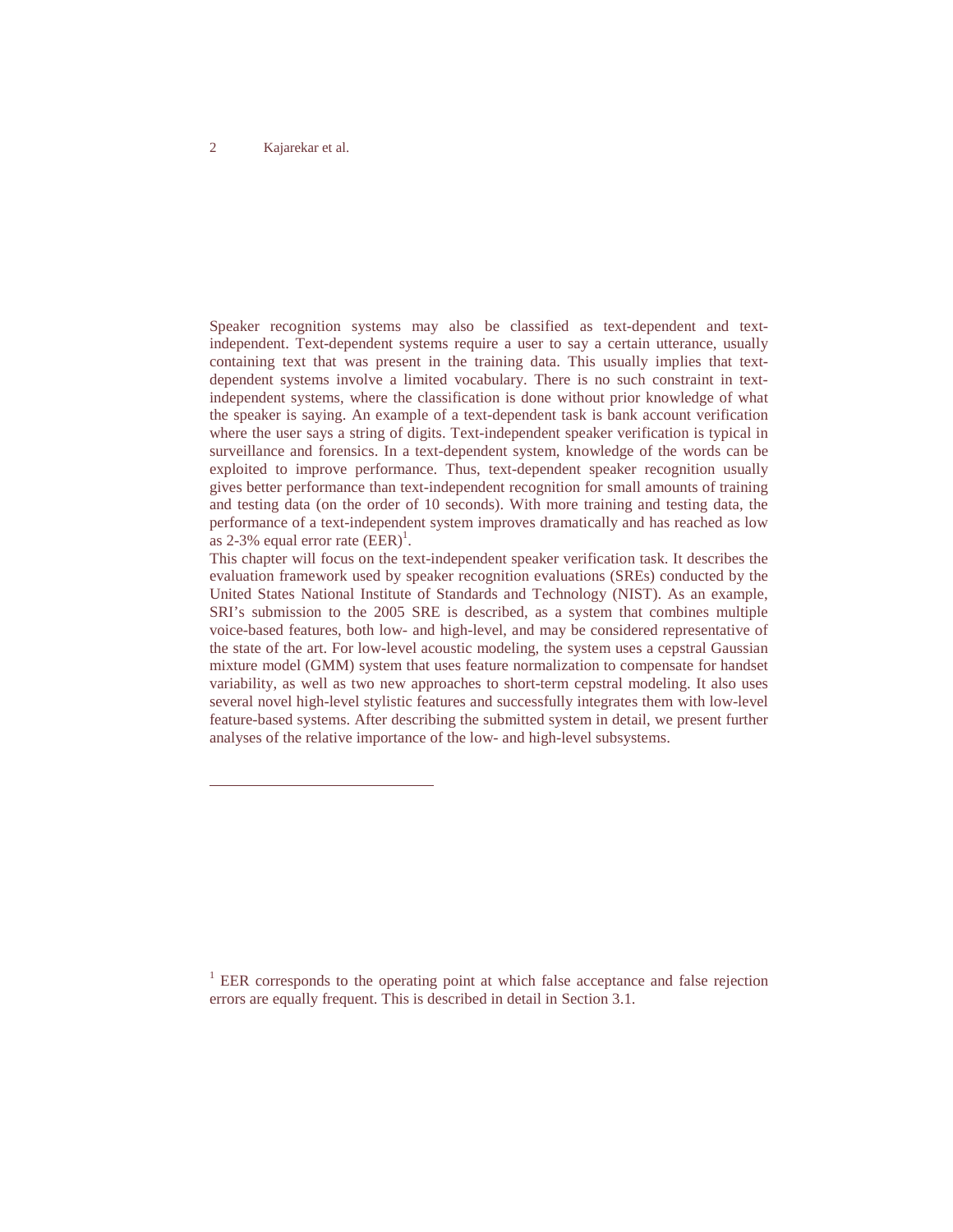# **2 Speaker Verification System Architecture**

A general and widely used framework for speaker recognition is shown in Figure 1. Two types of information are provided to the system: test speech and claimed identity. The speech is converted to a set of features. These are the same that are used to train the statistical model for the claimed speaker. Next, a similarity measure of the test features with respect to the claimed speaker model is estimated. The similarity measure is commonly referred to as a score. This score is compared to a precomputed threshold (λ). If the score is greater than the threshold, the claimed speaker identity is accepted, and otherwise it is rejected. This section explains each of the blocks in Figure 1 in detail.



**Figure 1 General framework of a speaker verification system**

#### **2.1 Feature Extraction**

In the feature extraction step, the raw speech is converted into a set of measurements that aim to represent certain characteristics of the speech sample. A general feature extraction algorithm can be thought of as involving three steps: 1) computation of basic features, 2) transformation, and 3) conditioning on external events.

As an example, we can consider estimation of the Mel frequency cepstral coefficients (MFCCs), which are the most widely used features in speaker recognition. The process can be divided into the three steps above. First, the basic features are computed as follows. The speech segment is divided into overlapping segments. The frequency response is computed in each of these segments after applying a Hamming window. The output is then processed with a bank of filters centered uniformly on a Mel scale. The cepstral coefficients correspond to discrete cosine transform of the output of the filters. In the second step, a variety of transforms are applied to the MFCCs to reduce their sensitivity to handset variations or extend their expressive power. Typical transformations include: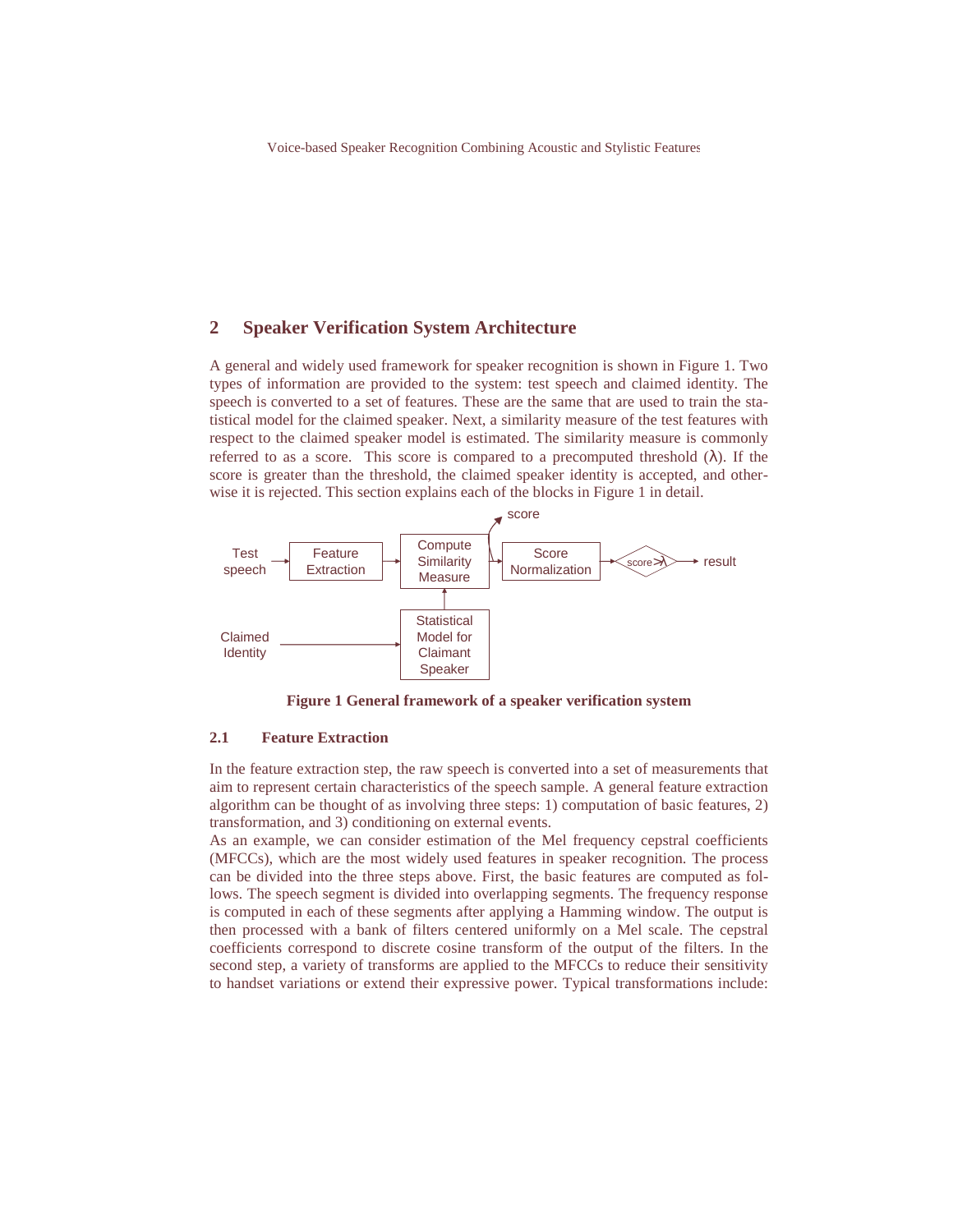4 Kajarekar et al.

computation of delta coefficients, cepstral mean subtraction (CMS), coefficient stream filtering (Hermansky and Morgan 1984) and histogram-based normalization (Pelecanos and Sridharan 1996). Finally, the transformed MFCCs are sometimes conditioned on word or phone identity obtained from an automatic speech recognizer (ASR) and modeled separately.

Although MFCCs are the most popular features, they have two main shortcomings. First, they are estimated from a short window of 10-50 ms. Thus they do not capture longerterm characteristics in the signal. Second, they are obtained directly from spectral parameters (filter-bank energies), making them sensitive to handset variations. Much work has been done in the search for features that can capture longer-range stylistic characteristics of a person's speaking behavior, such as lexical, rhythmic, and intonational patterns with an assumption that the new features will be robust to handset variations and will convey new information not reflected in the cepstral features (Sonmez et al. 1998; Reynolds et al. 2003). Recently, it has been shown that systems based on longer-range stylistic features provide significant speaker information that is complementary to the conventional system (Adami et al. 2003; Ferrer et al. 2003; Shriberg et al. 2005). Some examples of higher-level features will be given in Section 4.

# **2.2 Statistical Model and Similarity Measure**

Until recently, the most commonly used statistical model in speaker recognition was, the Gaussian mixture model (GMM) (Reynolds et al. 2000). A GMM models the distribution of features as a mixture of Gaussian densities, each with a different weight. A typical GMM recognition setup includes two models – the universal background model (or speaker independent model, SI) and speaker dependent model (SD). The SI model is trained using data from a large set of speakers that are usually different from the test population. The SD model is usually obtained by adapting the SI model to the speaker's training (or enrollment) data with maximum a-posteriori adaptation. During testing, the logarithm of the ratio between the likelihood of the SI and the SD models given the data is used as a similarity measure.

Note that the method described above is a generative classification technique. It finds a statistical model of the two classes and generates a score that measures the difference in likelihood of those two models given the data. Generative classification methods do not focus on finding a model that is optimal for the classification task. A significant amount of work has been done on using discriminative modeling techniques for speaker verification. A very successful approach, popularized in the last few years, is based on support vector machines (SVMs) (Campbell 2002; Kajarekar 2005). SVMs are typically trained in binary mode to discriminate between the speaker's data and impostor data. The impos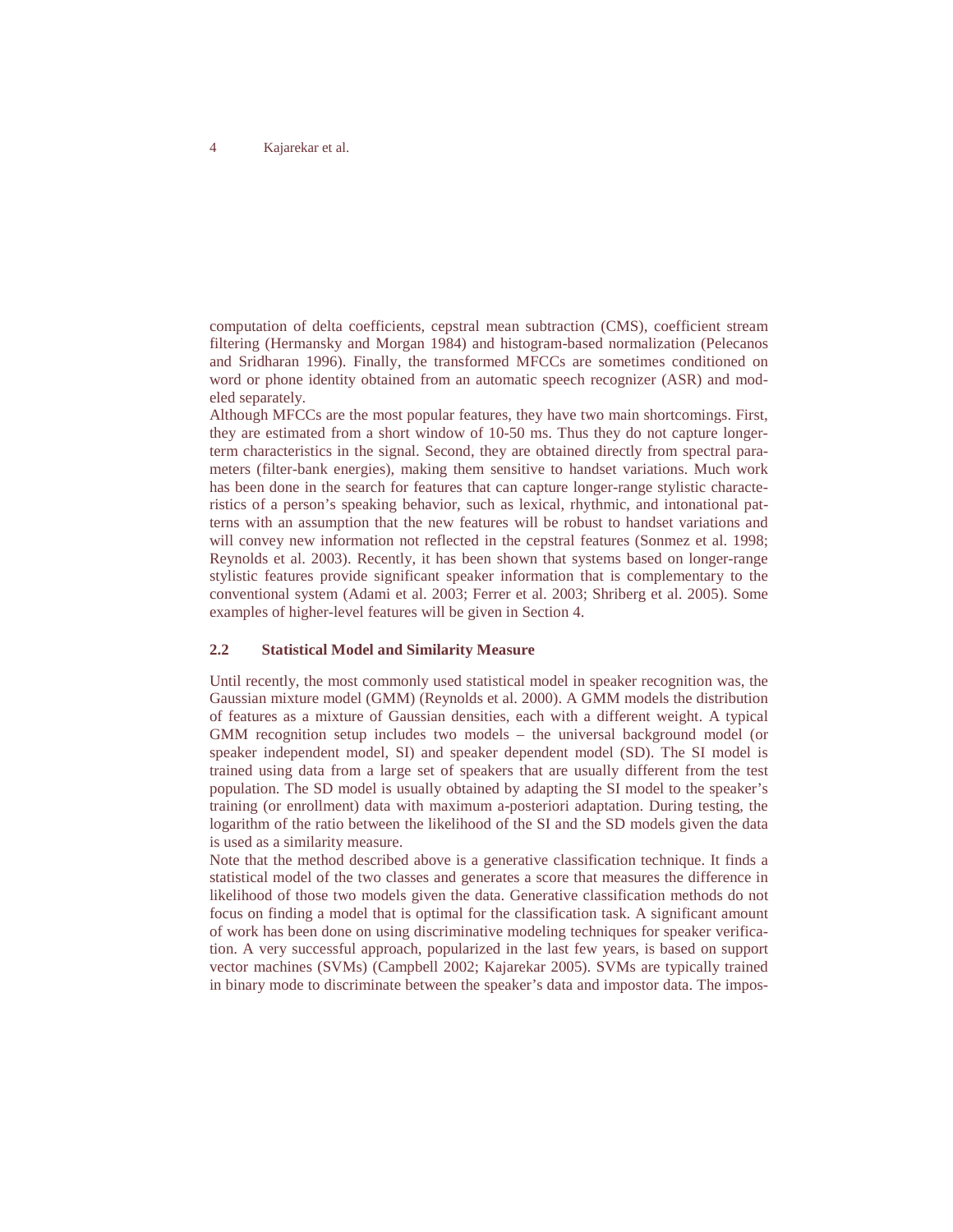tor data consists of several speakers and can coincide with the data used to train the SI GMM. The resulting SVM is a hyperplane separating the two classes in the predefined kernel space. During testing, the same kernel is used to compute a signed distance between the test sample and the hyperplane. This distance is used as a similarity measure or score, with positive values indicating that the sample is on the target speaker side of the hyperplane (but note that the decision threshold may be set to a nonzero value to bias the outcome in accordance with a given decision cost model).

Another shortcoming of the GMM-based approach is that it models the features as a bag of frames ignoring sequence information. Researchers have explored other modeling techniques, such as hidden Markov models (HMMs), to model sequence information (Newman et al. 1996). HMM-based approaches have been shown to outperform the GMM-based approach given enough training data. Another approach has been to model blocks of features, preserving the temporal information (Gillick et al. 1995).

#### **2.3 Score Normalization**

It has been observed that the score generated during testing is sensitive to factors such as the length of test data and the mismatch between train and test conditions, among others. To compensate for variation in these factors, the score is usually normalized using precomputed statistics. It is assumed that the influence of a factor leads to a Gaussian distribution of the scores. Therefore, it is compensated by subtracting the mean and dividing by the standard deviation obtained from a suitable sample (see the example below). Note that the statistics can be conditioned on different factors simultaneously. For example, the normalization statistics for the length of the test data can be obtained separately for each gender. During normalization the statistics are chosen based on the gender of the speaker model.

The normalization can be performed either with respect to a test data or with respect to the speaker model. In the former case, the same test is performed using different impostor models and the normalization statistics – mean and standard deviation – are obtained. During testing, the output score for the test data with any given model is normalized by subtracting the mean and dividing by the standard deviation. This type of normalization compensates for variations in test characteristics. The most commonly used normalization of this type is T-NORM(Auckenthaler et al. 2000). In the latter case, each model is tested with different impostor tests to compute the normalization statistics. During testing, the score for the given model with any other test data is normalized by these statistics to compensate for variations in the characteristics of the training data. The most commonly used normalization of this type is H-NORM (Reynolds et al. 2000).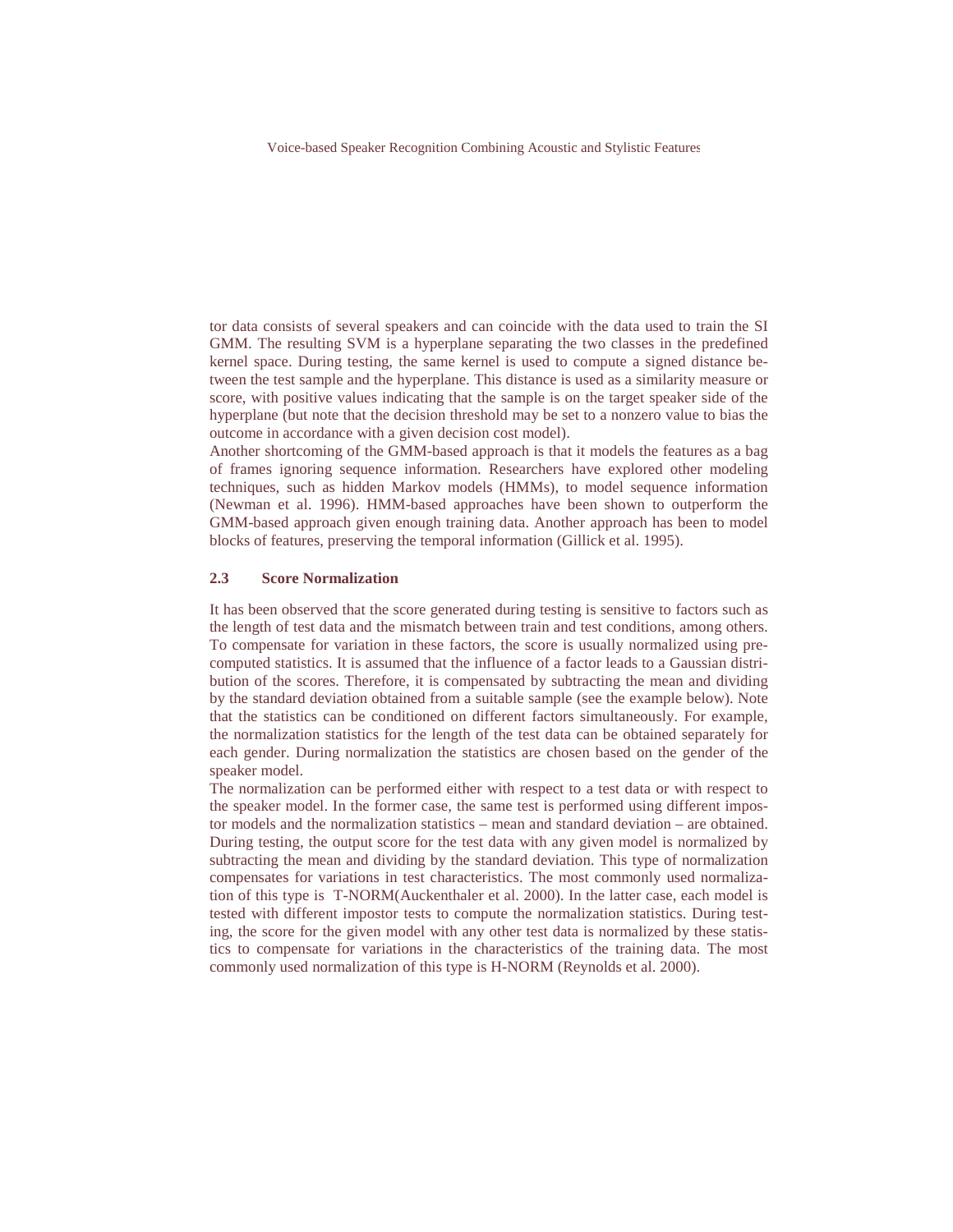# **3 Evaluation Procedure**

NIST conducts annual speaker recognition evaluations to allow for meaningful comparisons of different approaches and to assess their performance relative to state-of-the-art systems. The evaluation proceeds as follows. NIST sends an evaluation package to the participants containing training and test specifications with the actual data. The amount of training and test data is varied between 10 seconds and 20 minutes and it defines different evaluation conditions. We typically submit results for two conditions: 1-side training with 1-side testing, and 8-side training with 1-side testing. A "side" here refers to one channel in a two-party telephone conversation, containing about 2.5 minutes of speech on average. The results are provided as normalized scores (see Section 2.3) for each trial, along with hard decisions – true speaker trial or impostor trial. The decision is usually based on a threshold computed from the same type of data from last year's evaluation. NIST computes a decision cost function (DCF, explained below) from these results and ranks submissions in ascending order of cost.

The 2005 NIST SRE dataset (referred to as SRE05) is part of the conversational speech data recorded in a later phase of the Mixer project (Martin et al. 2004). The data contains mostly English speech and was recorded over telephone (landline and cellular) channels. The common evaluation condition is defined as the subset of trials for any of the main conditions for which all train and test conversations were spoken in English using handheld phones (including cordless phones). We submitted results for the 1-side train, 1-side test and the 8-side train, 1-side test conditions. The common condition subset consisted of 20,907 and 15,947 trials for these two conditions, respectively.

## **3.1 Performance Metrics**

A speaker recognition system can make two types of errors: false acceptance (FA) and false rejection (FR). NIST uses these errors to generate a detection error trade-off (DET) curve. This is similar to a receiver operating characteristic (ROC) curve except that the axes are warped so that the curves map to almost straight lines. The performance of a system can be described by any point of interest on a DET curve, or by the complete curve itself. Two points on the DET curve are most commonly used. EER corresponds to the point where both types of errors are equally frequent (implying a cost model where both kinds of errors are equally important). NIST compares the performance of different systems using the detection cost function (DCF), a cost function where FA errors are 10 times more costly than false rejections, and impostors are 10 times more frequent in testing than target speakers. As a result, the point corresponding to a minimum DCF lies in the low-FA, high-FR area of the DET plot. In this chapter, results are presented in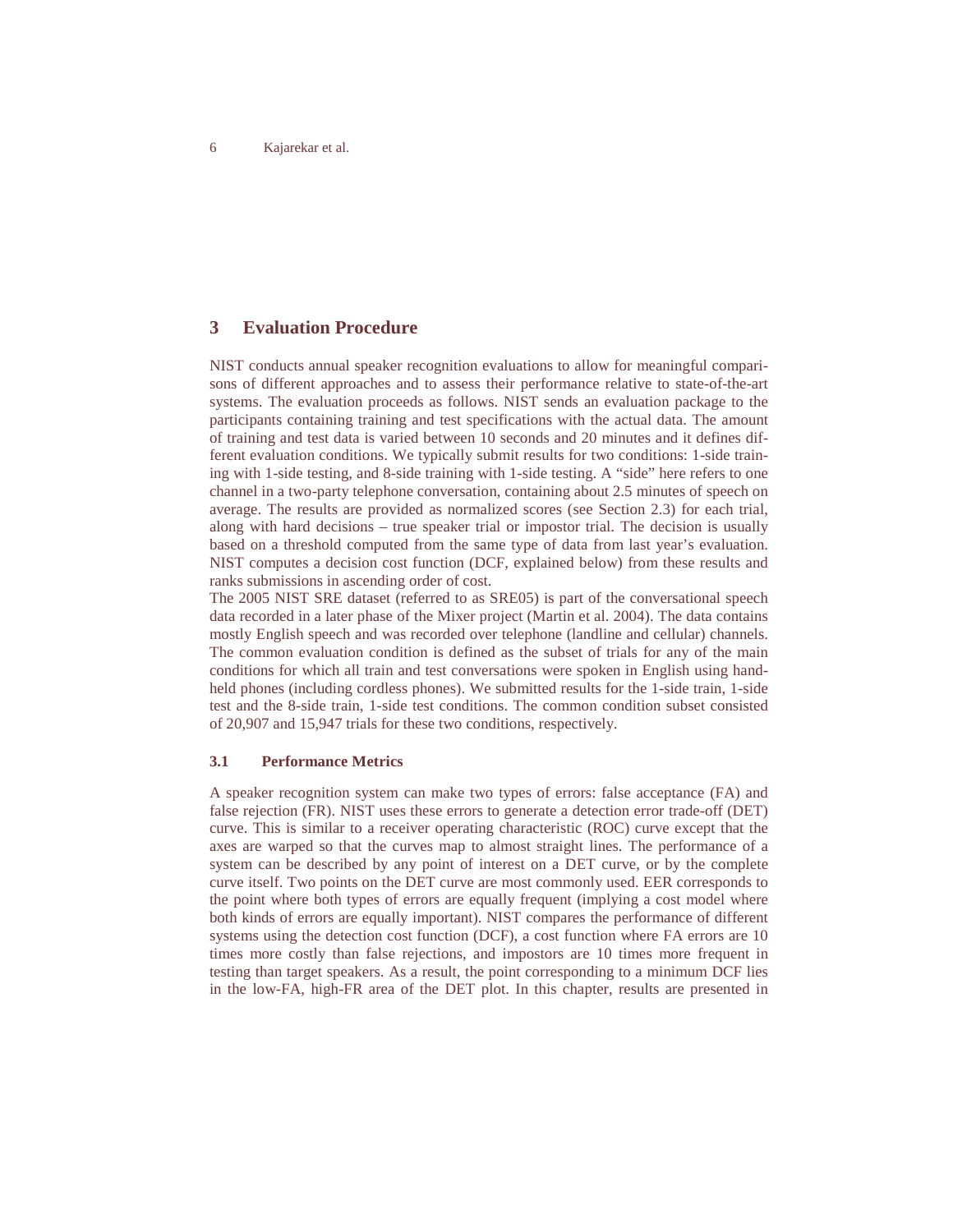terms of the minimum value of the DCF measure over all possible score thresholds and the EER for trials corresponding to the common condition.

## **4 The SRI Speaker Verification System**

In the previous sections, we described a general speaker recognition system. We also described the NIST evaluation framework for measuring performance and for comparing different systems. In this section, we describe SRI's submission to the 2005 NIST SRE as an example. This is a fairly complex system that includes two types of subsystems – some using short-term spectral features (referred to as *acoustic systems*) and some using longer-term stylistic features (referred to as *stylistic systems*). Figure 2 shows the different systems and their relationship with ASR and the combiner. In the figure, the first three systems are acoustic and the last three are stylistic.



**Figure 2 Overall architecture of the SRI submission to the 2005 NIST SRE. Note that Duration GMM refers to two sub-systems, state-duration and word-duration**

#### **4.1 Background Data and T-NORM Speakers**

Background data for the GMM systems and impostor data for the SVM systems was obtained from the Fisher corpus, NIST 2002 cellular data, NIST 2003 extended data speaker recognition evaluation, and the Switchboard 2 Phase 5 (Cellular part 2) corpus; all corpora are available from the Linguistic Data Consortium (LDC). The Fisher data was divided into three sets: a background set containing speakers with only one recording, and two evaluation sets containing speakers with more than one recording. The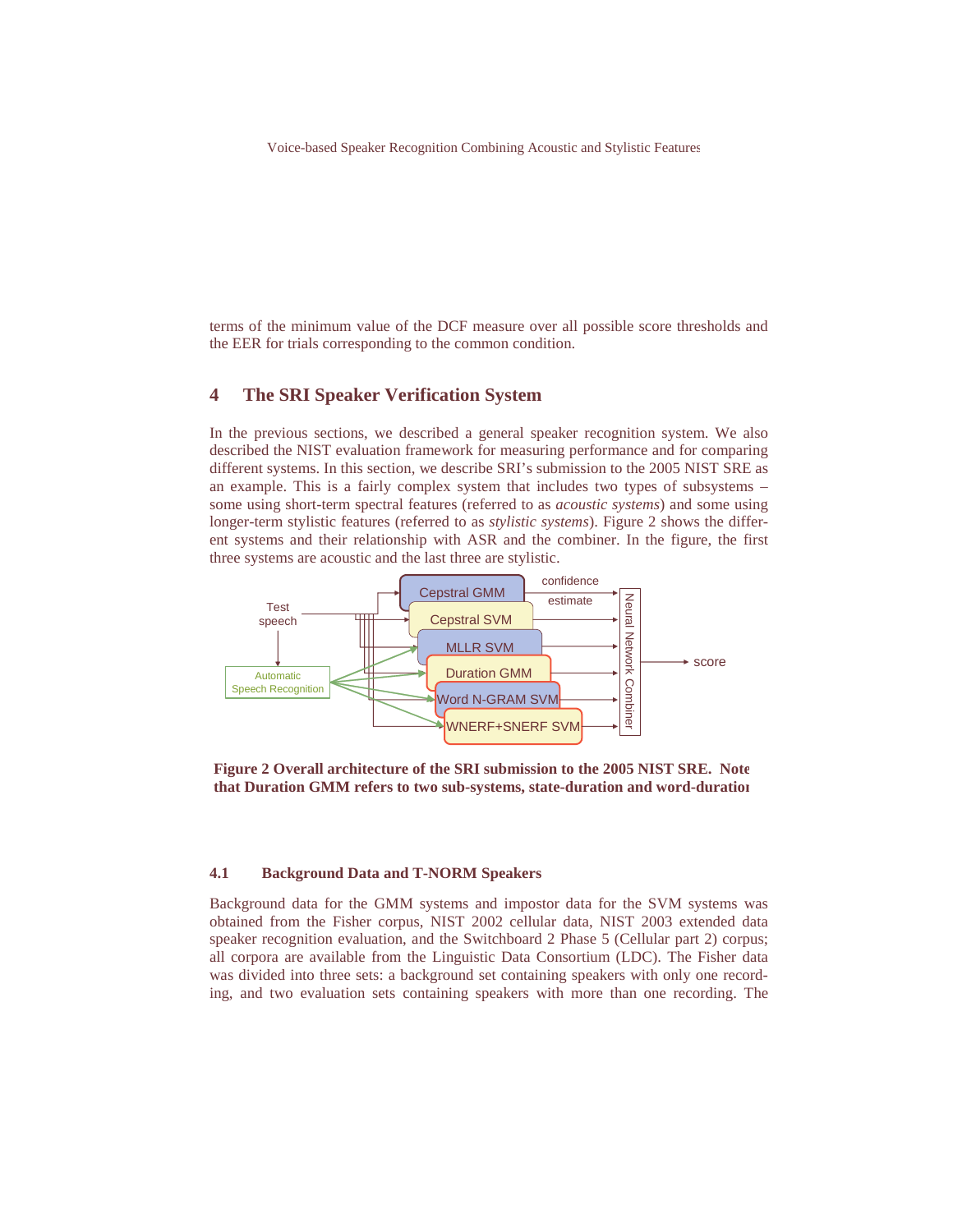background set contains 1128 speakers with 5 minutes of data per speaker. For NIST 2002 cellular data, the SRE used data from the Switchboard Cellular part 2 corpus. Sixty male and female speakers were used with approximately 2 minutes of data per conversation side. The NIST 2003 extended data SRE used data from Switchboard 2 phases 2 and 3. This data was distributed in 10 nonoverlapping evaluation subsets. We used speakers from subsets 4, 5, 6, and 8 as background data. These contained 425 unique speakers and 4989 conversation sides. Each conversation side has approximately 2.5 minutes of data per conversation side. The Switchboard 2 Phase 5 corpus was used to train background models for some of the systems. Only one conversation side per speaker was used.

Table 1 shows the background/impostor data used by each system. The differences are due to memory constraints, the observed benefit of various data subsets during development, and a desire to avoid data that was also used in training the ASR system (so as to avoid bias).

| Feature, System           |        |                                | <b>NIST</b>      | NIST 2003 extended |                                         |  |
|---------------------------|--------|--------------------------------|------------------|--------------------|-----------------------------------------|--|
|                           | Fisher | Switchboard<br>$2$ , phase $5$ | 2002<br>cellular | All<br>data        | Only one<br>conversation<br>per speaker |  |
| Cepstral, GMM             | X      |                                | X                | $\mathbf{x}$       |                                         |  |
| Cepstral, SVM             | X      |                                | X                |                    | X                                       |  |
| MLLR, SVM                 | X      |                                |                  |                    | X                                       |  |
| Duration, GMM             | X      |                                |                  |                    | X                                       |  |
| Word N-gram, SVM          | X      | X                              |                  |                    | X                                       |  |
| Word+Syllable NERF, SVM x |        |                                |                  |                    | X                                       |  |

**Table 1: Background data used in each system**

The score from each system is normalized using T-NORM. Normalization statistics were obtained by using 248 speakers from one of the Fisher evaluation sets. These conversation sides were cut to contain around 2.5 minutes of data to match the evaluation conditions. The same set of T-NORM speakers is used to normalize scores in both 1-side and 8-side training conditions.

#### **4.2 ASR System**

The long-term/higher-level features used in the development and evaluation data are based on decoding the speech data with SRI's 3-times-real-time conversational telephone speech recognition system, using models developed for the Fall 2003 NIST Rich Tran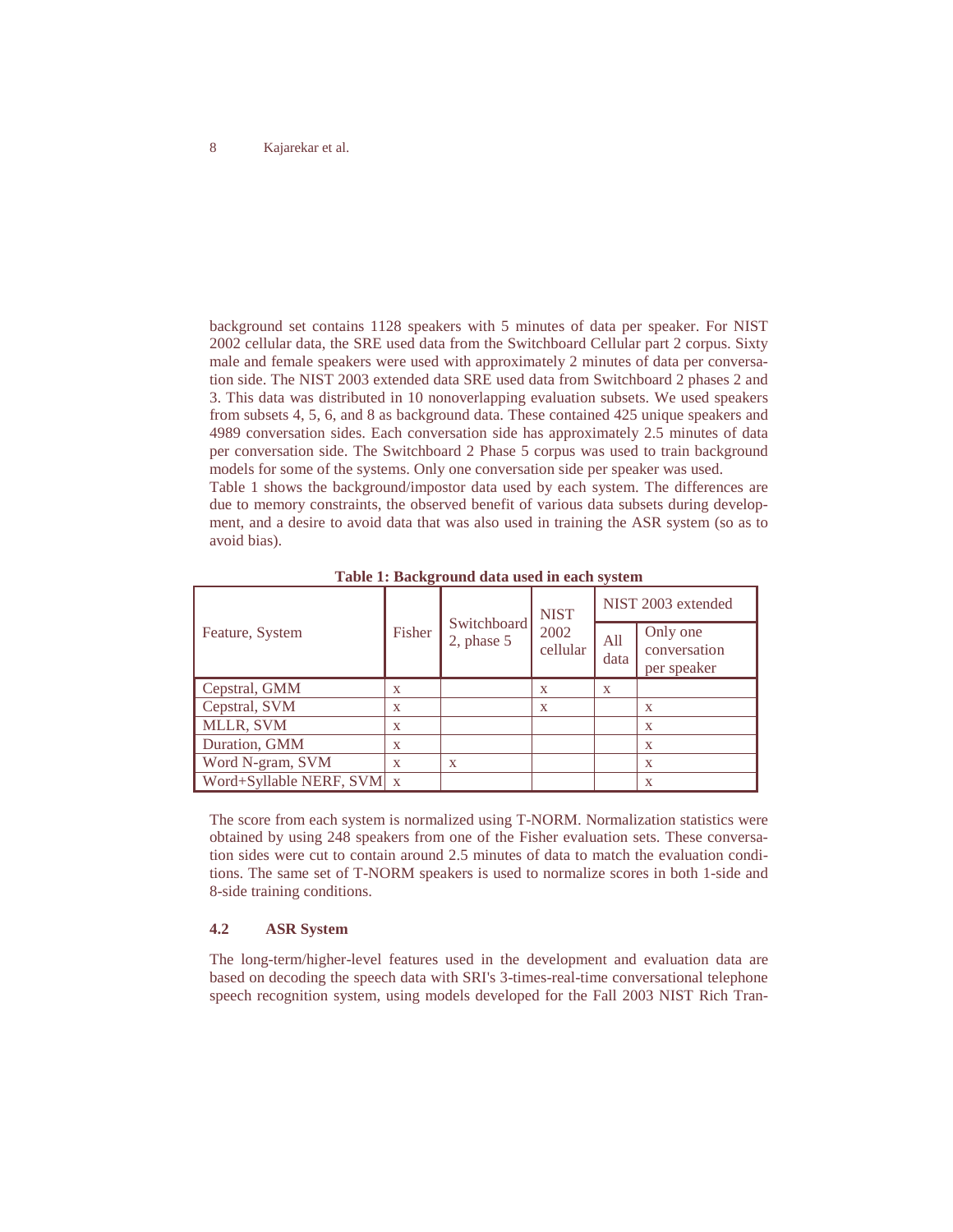scription evaluation. The system is trained on Switchboard 1, some Switchboard 2, and LDC CallHome English data, as well as Broadcast News and Web data for the language model; no Fisher data was used in training the ASR models. The ASR system performs two decoding passes, first to generate word lattices, then to apply speaker-dependent acoustic models adapted to the output of the first pass. The speaker adaptation transforms, word-level 1-best recognition output, and word-, phone-, and state-level time alignments were then used to extract features for the various speaker models described in the next section.

## **4.3 Individual Systems**

# 4.3.1 Cepstral GMM (Baseline) System

The cepstral GMM system uses a 300-3300 Hz bandwidth front end consisting of 19 Mel filters to compute 13 cepstral coefficients (C1-C13) with cepstral mean subtraction, and their delta, double delta, and triple-delta coefficients, producing a 52-dimensional feature vector.



**Figure 3: Flowchart of the feature extraction process for GMM**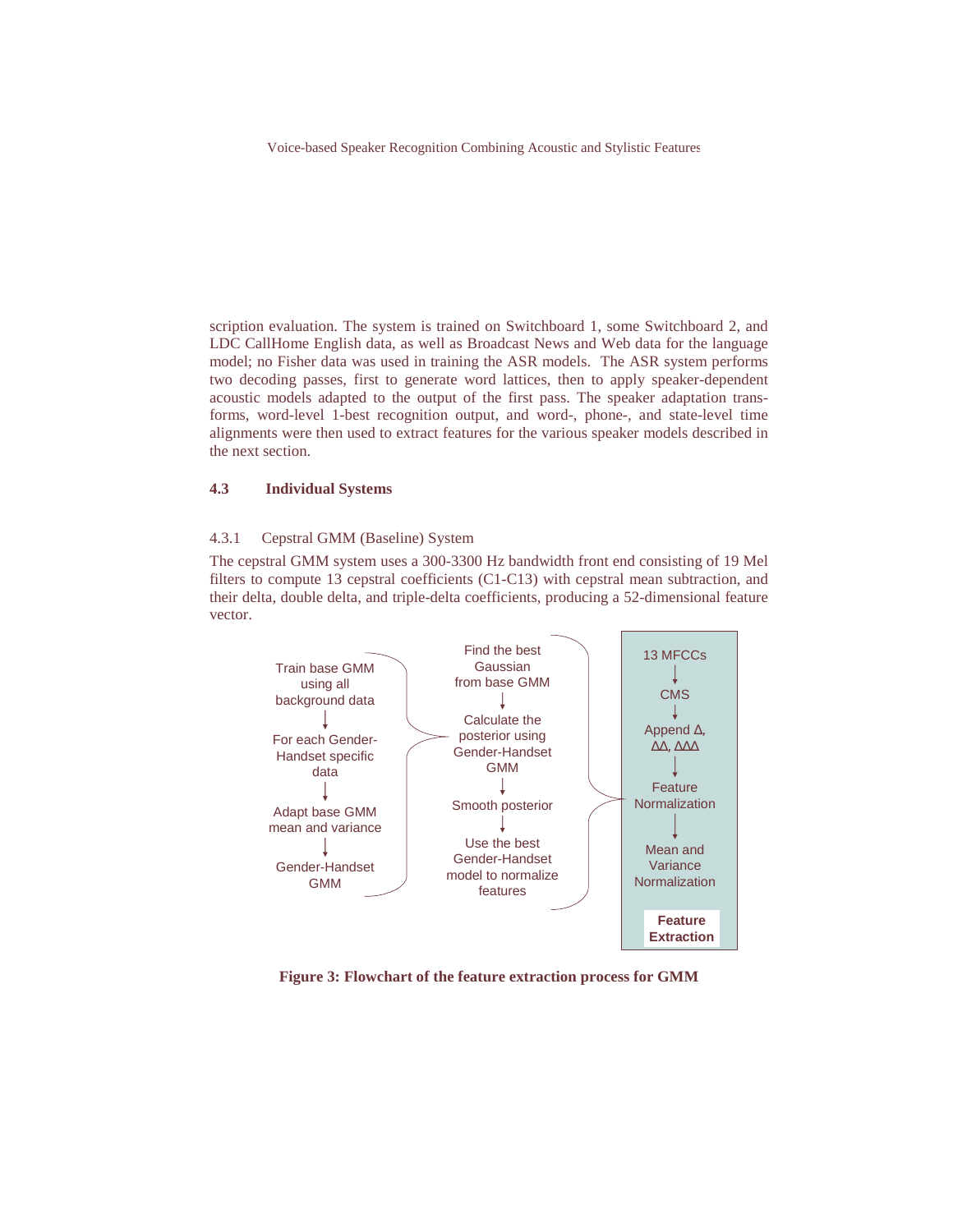A gender- and handset-dependent transformation is trained for these features as follows. First, as shown in Figure 3, the distributions of these feature vectors are modeled by a 2048-component GMM (referred to as *base GMM*) using data from the Fisher collection and the NIST 2003 extended data speaker recognition evaluation. The data is also labeled with two genders (male and female) and three handset types (electret, carbon-button, cellular). Using the data for each gender and handset type, a new model is created by adapting the base GMM. Both means and variances are adapted. The base GMM and six gender-handset GMMs are used for feature transformation (Reynolds 2003) EXPLAIN. The main difference from (Reynolds 2003) is that the need for external labels is eliminated by selecting the most likely gender-handset model for each frame and using it for feature normalization. The likelihood is converted into a posterior probability and accumulated over a certain time span. Features after this transformation (described above) are Z-normalized using the mean and variance computed over the utterance.

The base GMM is trained from scratch using the normalized features and is referred to as the *speaker-independent* GMM. *Speaker-dependent* GMMs are adapted from the background GMM using maximum a posteriori (MAP) adaptation of only the means of the Gaussian components. Verification is performed using the 5-best Gaussian components per frame selected with respect to the background model scores. The resulting scores are processed with T-NORM.

#### 4.3.2 Cepstral SVM System

The cepstral SVM system is an equally weighted combination of four SVM subsystems based on the cepstral sequence kernel proposed by (Campbell 2002). All of them use basic features that are similar to the cepstral GMM system. The only difference is that MFCC features are concatenated with only delta and double-delta features, resulting in a 39-dimensional feature vector. This vector undergoes feature-transformation and meanvariance normalization using the same procedure as explained earlier. Each normalized feature vector (39 dim) is concatenated with its second (39x39) and third (39x39x39) order polynomial coefficients. The mean and standard deviation of this vector is computed over the utterance to get a mean polynomial vector (MPV) and a standard deviation polynomial vector (SDPV) for each utterance.

Two SVM systems use transformations of the MPV as follows. The covariance matrix of the MPV is computed using background data, and corresponding eigenvectors are estimated. Since the number of background speakers (S) is less than the number of features (F), there are only S-1 eigenvectors with nonzero eigenvalues. The leading S-1 eigenvectors are normalized with the corresponding eigenvalues. Two SVMs are trained using (1) features obtained by projecting the MPVs on the leading S-1 normalized eigenvectors and (2) features obtained by projecting the MPVs on the remaining F-S+1 unnormalized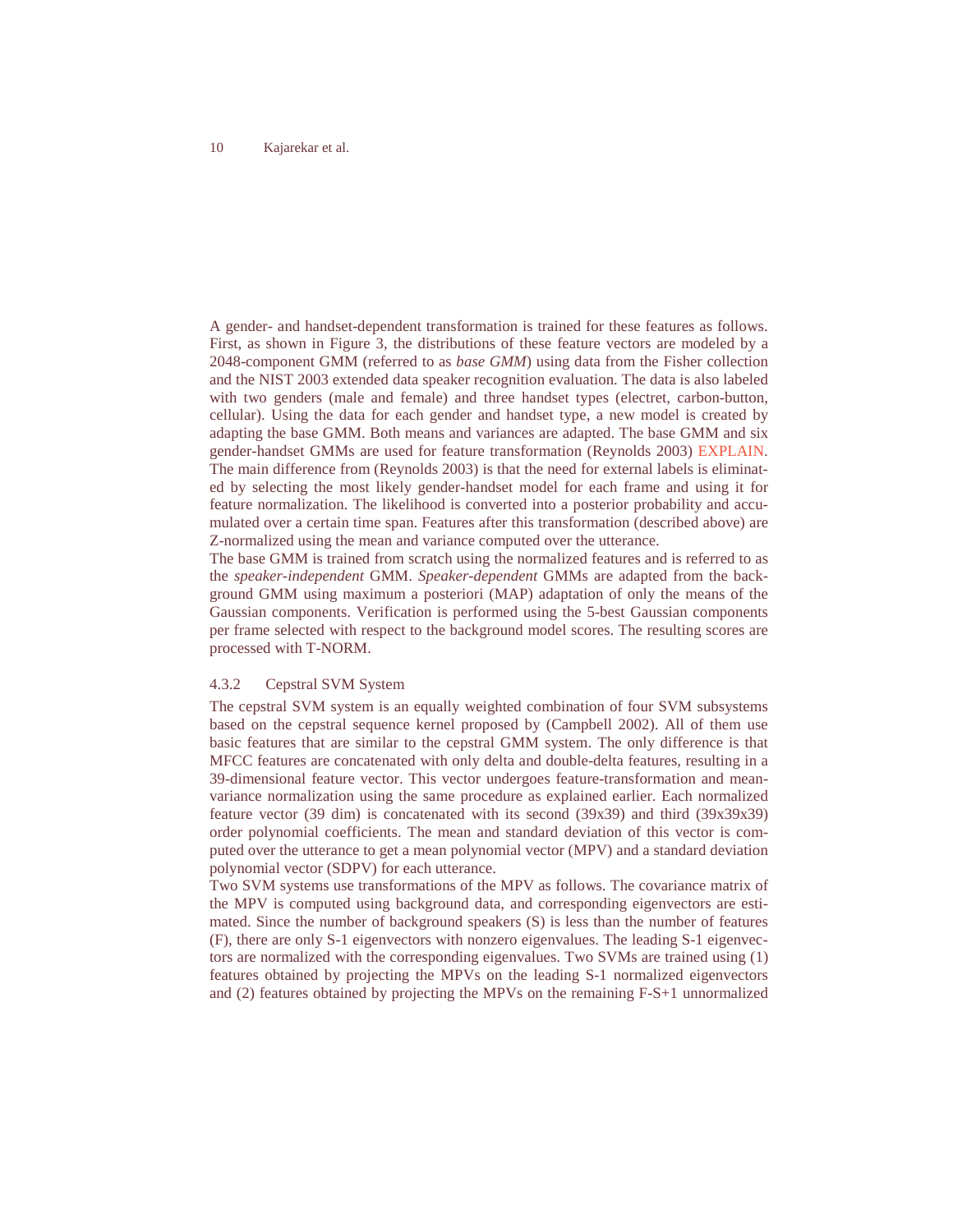eigenvectors. A similar procedure is performed on the vector obtained by dividing MPV by SDPV to obtain two additional SVM systems.

All SVM systems use a linear kernel function. During training, to compensate for the imbalance of positive and negative training samples, each false rejection is considered 500 times more costly than a false acceptance. The output scores from these four systems are normalized with T-NORM separately and then linearly combined with equal weights to obtain the final score. We used the SVMlite toolkit (Joachims 1998) to train SVMs and classify instances, with some modifications to allow for more efficient processing of large data sets. The same SVM training and scoring setup was used not only for the cepstral system, but also for the various other SVM-based systems described below.

#### 4.3.3 MLLR SVM System

The MLLR SVM system uses speaker adaptation transforms generated as by-products of the ASR processing as features for speaker recognition (Stolcke et al. 2005; Stolcke et al. 2006). A total of 10 affine 39x40 transforms (two from the first decoding pass, and eight from the second pass) are used to map the Gaussian mean vectors from speakerindependent to speaker-dependent ASR models. The transforms are estimated using maximum-likelihood linear regression (MLLR) (Leggetter and Woodland 1995), and can be viewed as a encapsulation of the speaker's acoustic properties. The transform coefficients form a 15,600-dimensional feature space. To equate the dynamic ranges of the various feature dimensions, each is rank-normalized by replacing the original values with their ranks in the background data, and scaling the ranks to lie in the interval [0, 1]. The resulting normalized feature vectors are then modeled by SVMs using a linear kernel and T-normalized, as described before. One advantage over standard cepstral models is that the features are inherently text-independent. Another benefit is that the ASR features are subject to various normalization and compensation methods, and thus provide information that is complementary to the cepstral GMM and SVM models. For a detailed account of the MLLR-SVM speaker verification approach see (Stolcke et al. 2005), as well as (Stolcke et al. 2005; Stolcke et al. 2006) for recent improvements beyond the system described here.

### 4.3.4 Word N-gram SVM System

The word N-gram based SVM system aims to model speaker-specific word usage patterns (Doddington 2001), represented via word N-gram frequencies. While Doddington's original approach modeled N-gram likelihoods, our approach is to treat the N-gram frequencies of each conversation side as a feature vector that is classified by a speakerspecific SVM.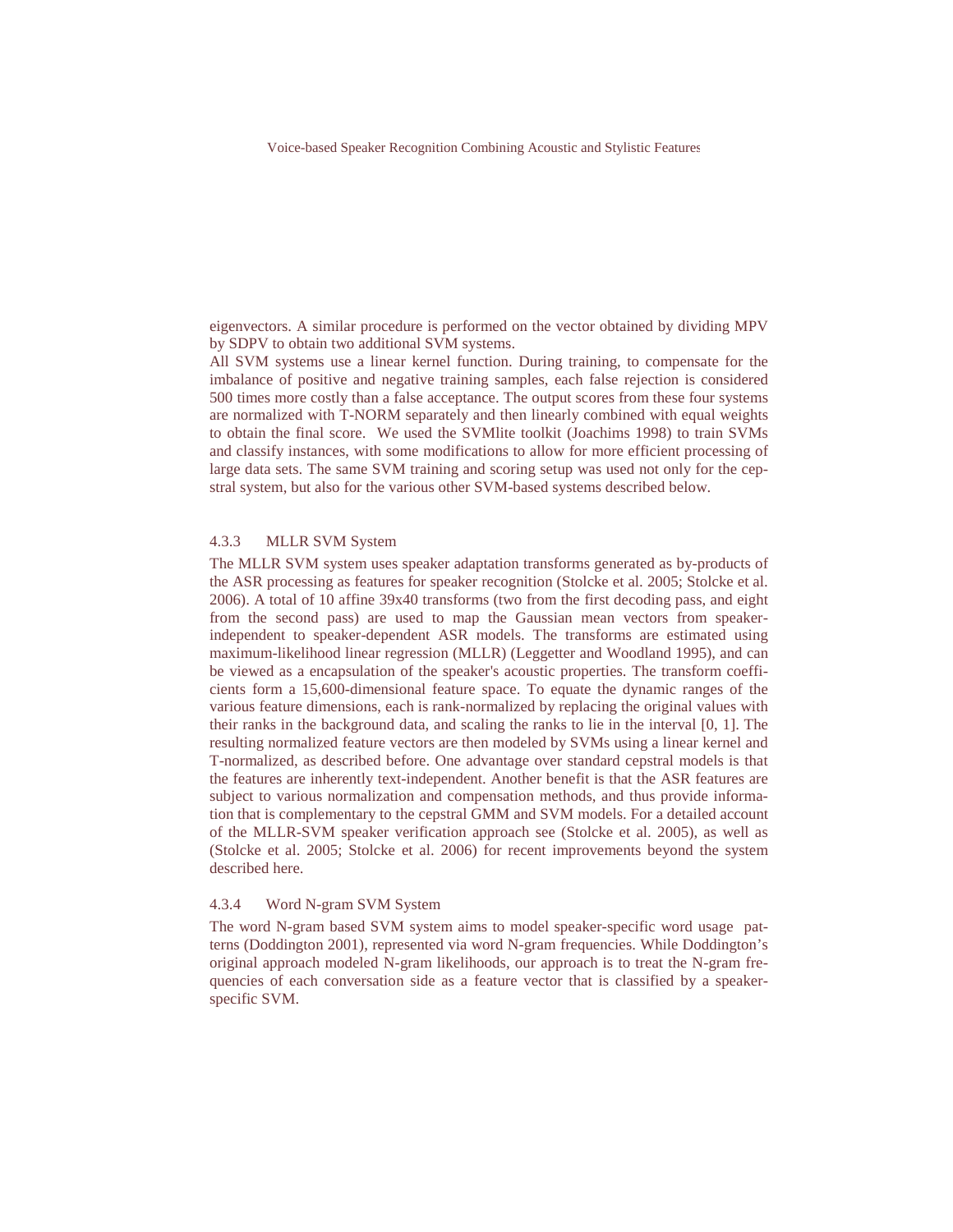#### 12 Kajarekar et al.

Based on experimentation with the Fisher and Switchboard development data, all orders of N-grams from 1 to 3 were chosen as potential candidates for feature dimensions. Every unigram, bigram, and trigram occurring at least three times in the background set was included in the N-gram vocabulary of the system. This resulted in a vocabulary of 125,579 N-grams. The relative frequencies of each N-gram in the conversation side form the feature values. As in the MLLR system, the features are rank-normalized to the range [0,1]. SVM modeling and T-NORM are carried out as described before.

### 4.3.5 Duration GMM System

This system models a speaker's idiosyncratic temporal patterns in the pronunciation of individual words and phones (Ferrer et al. 2003), inspired by earlier work on similar features for conversational speech recognition (Gadde 2000).

The duration modeling framework can be outlined as follows. We assume that a set of tokens is given, which can correspond to phones, syllables, words, word classes, and so on. For each of these tokens we create feature vectors containing the duration of a set of smaller units that constitute these tokens. For example, if the tokens correspond to words, the smaller units can be the phones in the words. If the tokens are phones, the smaller units can be the states of the HMMs that represent the phones in the speech recognizer. Figure 4 shows a sketch of those two cases.



**Figure 4: Examples of duration features**

The goal is to obtain, for each target speaker, a model of the duration pattern for each token. We do this by first training a universal (speaker-independent) model for each token. For this, we collect duration vectors for all the occurrences of a certain token in the background data. Using these vectors we train a GMM model for the token, which corresponds to a *standard* or *universal* pattern of durations for that token. Finally, we obtain the speaker models for that token by doing MAP adaptation of the means and weights of the Gaussians in the universal token model, using the duration vectors for all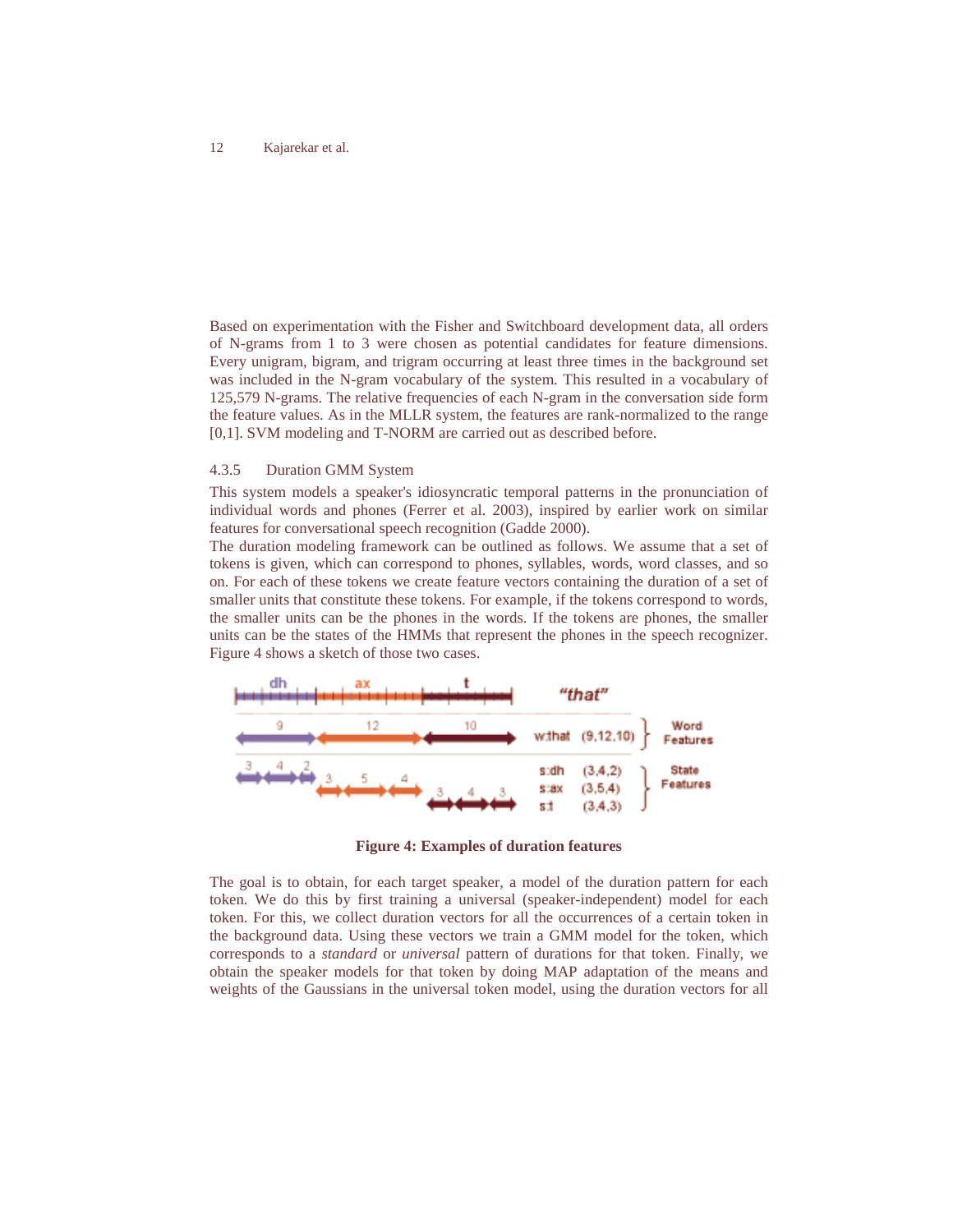occurrences of that token in the speaker's data. We do this for every token, obtaining a collection of universal token models and a collection of adapted token models for each speaker.

Given a test sample, the score for a certain set of tokens is computed as the sum of the likelihoods of the feature vectors in the sample corresponding to those tokens given the corresponding token models. This number is then divided by the total number of component tokens, that is, the total number of constituent units that were scored. This is better than dividing by the number of top-level tokens because not all the models are formed by the same number of units in the case of the word features. The final score is obtained as the difference between the speaker-specific model scores and those from the corresponding background models. This step makes the scores less dependent on what was spoken. Furthermore, excluding from the final score those tokens for which the speaker model had very few samples was found to improve performance. The score is further normalized using T-NORM.

SRI's duration system consists of two separate sets of tokens, one set for the most frequent words in the background data (with phones as component units) and another for phones (with HMM states as component units). For each set, separate scores are computed, resulting in two separate systems that are later combined at the score level.

Some refinements of the above method include the use of context-dependent token models, where tokens are determined by both the word identity and a discretized version of the pause after the word, and a backoff strategy by which context-dependent token models are replaced by context-independent token models when the number of samples available for adaptation of the context-dependent model is too small.

#### 4.3.6 Word and Syllable NERF (WNERF and SNERF) Subsystem

This high-level system is intended to model the speaker's prosodic characteristics. Nonuniform extraction regions (NERs) (Kajarekar et al. 2004; Shriberg et al. 2005) are defined as feature extraction regions that are computed based on events that can be automatically detected from the speech signal, such as pauses, peaks in the pitch track, or a specific set of words. For each of these NERs, various features (NERFs) are extracted using the word and phone alignments from the speech recognizer, pitch and energy tracks, and any other input of interest.

In our current work, NERs are defined by the syllables in the utterance, which are extracted automatically from the recognition output. Pitch, energy, and duration features are computed over each syllable and its surroundings, based on linguistic knowledge about which prosodic characteristics are likely to help differentiate speakers. These features are modeled using SVMs after applying a transformation that converts the syllable-level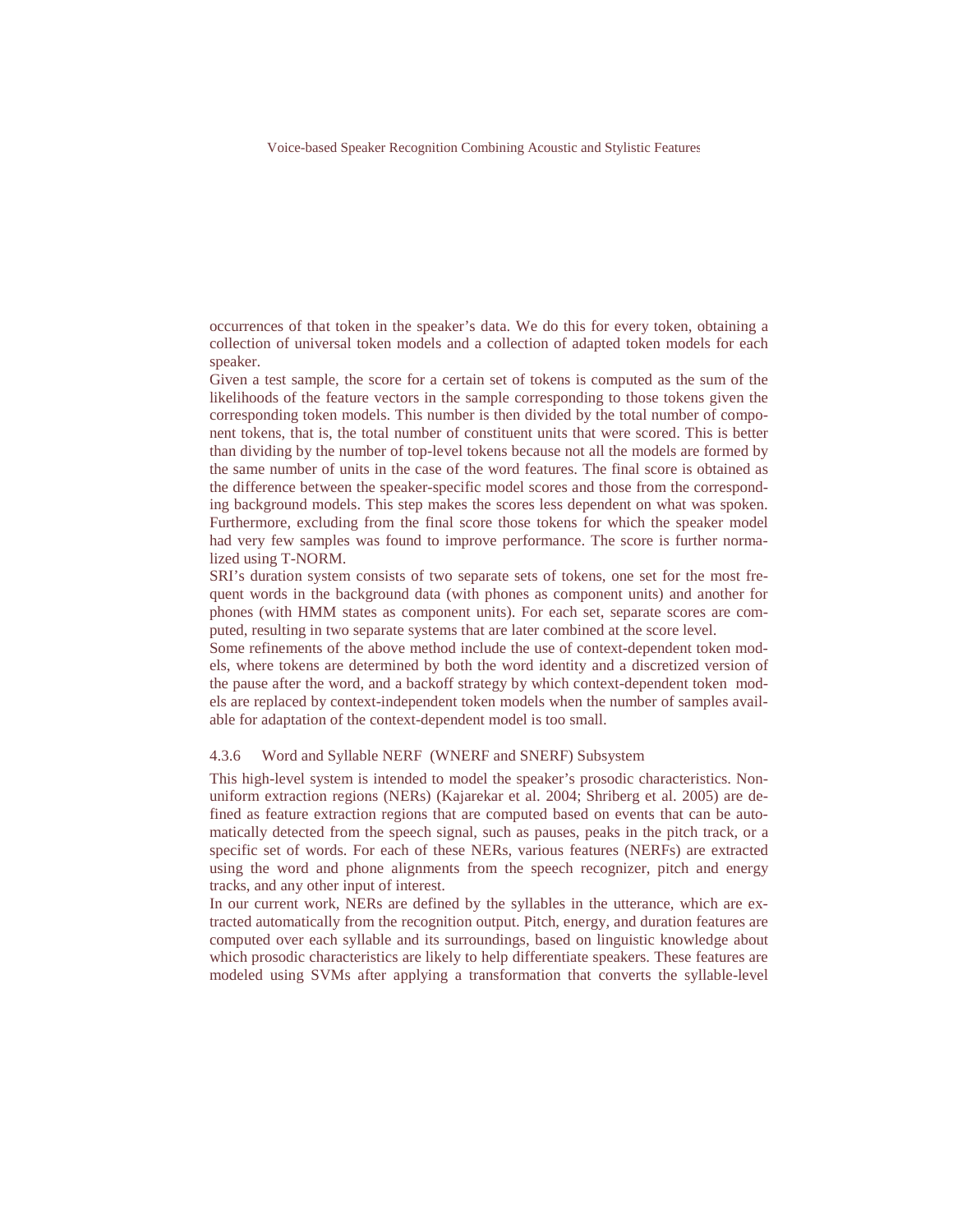features into a single conversation-level vector containing a detailed description of the distribution of the features and their sequences.

For each feature, a set of bins is defined by choosing thresholds such that the resulting bins are approximately equally probable in the background data. Then, for each conversation side, the counts corresponding to each of these bins, normalized by the total number of syllables in the data, constitute the transformed vector. This vector is augmented by the normalized counts of the most frequent sequences of two and three bins. These sequences also include pauses, which are quantized into hand-chosen bins. The transformed vector thus includes a description of the characteristics of the features' development over time. In (Shriberg et al. 2005) we presented a detailed analysis of the contribution of the different types of features and different sequence lengths to the performance of the system.

Our current system includes a second set of features corresponding to word-constrained NERFs, which use the same prosodic features as above, but constrain extraction location to specific sets of words. The transformed versions of both sets of features are concatenated and rank-normalized and modeled using SVMs. As shown below, the resulting system is currently the best performing of our high-level systems and the one that gives the largest improvement when combined with the low-level systems.

#### **4.4 System Combination**

The scores of the individual systems are combined using a neural network (NN) with a single feed-forward layer that uses a sigmoid output node during training and a linear output for test set predictions. The combiner is trained to achieve minimum squared error with output labels 0 (impostor) and 1 (target). Target and impostor priors are set to 0.09 and 0.91 during training in order to optimize DCF. The combiner is trained using the scores obtained for SRE04 data, which we assumed to be a reasonably representative of the SRE05 data.

#### **4.5 Individual System Results**

Table 2 shows the performance of different component systems from the submission. Results show that the cepstral GMM system gives the best performance in the 1-side training condition. Among systems using high-level features, the SNERF system gives the best performance in the 1-side condition. For the 8-side training condition, the cepstral SVM system gives the best performance among cepstral systems, and the SNERF system gives the best performance among the systems that use high-level features.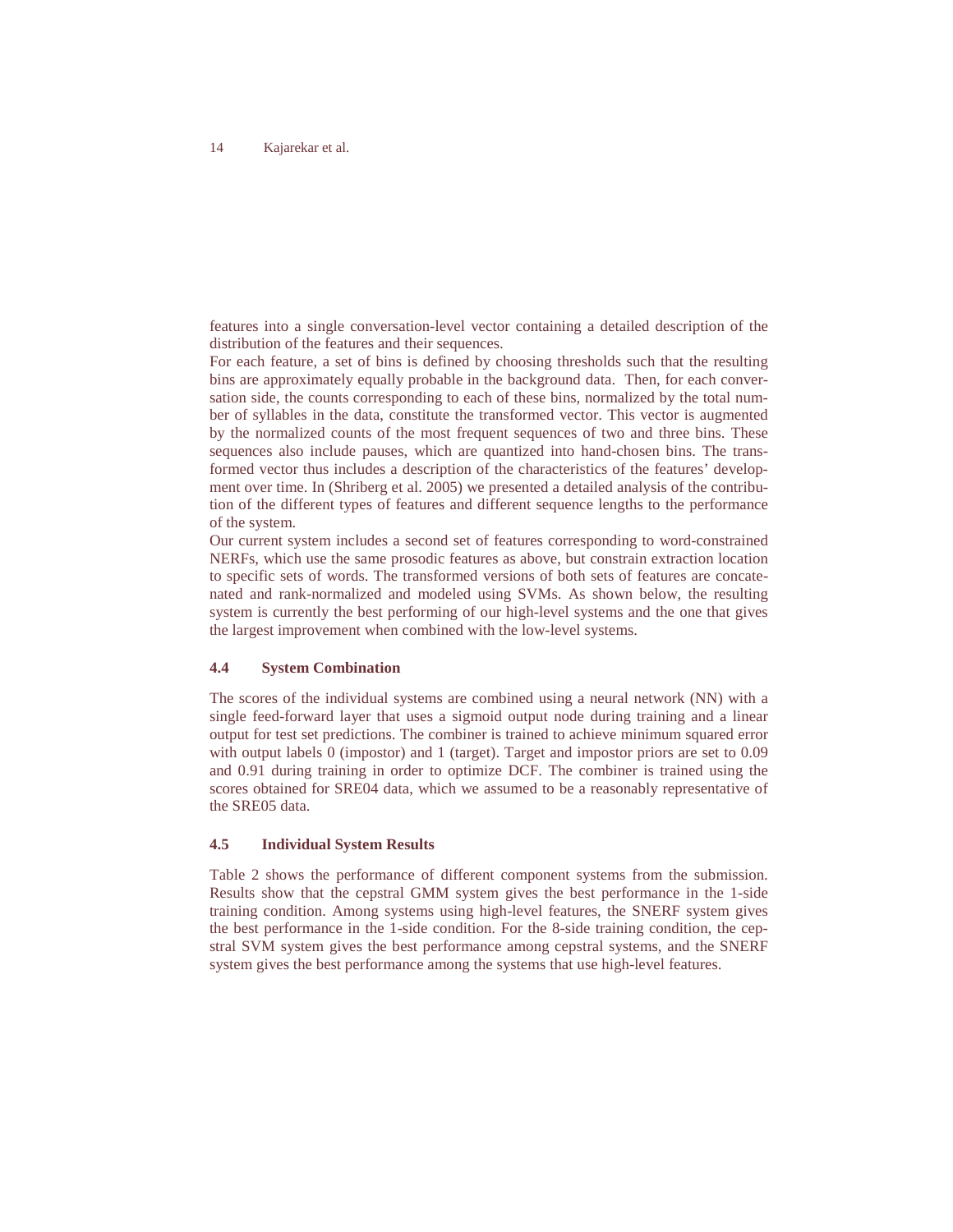| DUN).               |              |                     |       |                     |       |  |  |  |  |
|---------------------|--------------|---------------------|-------|---------------------|-------|--|--|--|--|
|                     | Short name   | 1-side training     |       | 8-side training     |       |  |  |  |  |
| System              |              | DCF <sub>x100</sub> | % EER | DCF <sub>x100</sub> | % EER |  |  |  |  |
| <b>Cepstral GMM</b> | CepGm        | 2.48                | 7.17  | 1.69                | 4.91  |  |  |  |  |
| <b>MLLR SVM</b>     | CepMl        | 2.52                | 10.34 | 1.20                | 5.50  |  |  |  |  |
| <b>Cepstral SVM</b> | CepSv        | 2.68                | 7.26  | 1.03                | 3.05  |  |  |  |  |
| <b>SNERF</b>        | <b>StySn</b> | 5.22                | 14.06 | 2.75                | 6.52  |  |  |  |  |
| <b>State Dur</b>    | StySd        | 6.03                | 15.36 | 3.19                | 8.02  |  |  |  |  |
| Word Dur            | StyWd        | 7.83                | 19.23 | 3.74                | 8.62  |  |  |  |  |
| Word N-gram         | StyWn        | 8.60                | 24.58 | 4.84                | 11.25 |  |  |  |  |

**Table 2: Performance of component systems for SRE05 (DCF refers to minimum DCF).**

#### **4.6 Combination Results**

With all these systems available for combination and various different ways of combining them, several questions arise: Which systems are more important for the combination? Can we ignore some of them without losing accuracy? Does the importance of the systems depend on the amount of training data?

Table 4 shows combination results for some meaningful subsets of systems. The first line corresponds to the cepstral GMM system alone. This conventional speaker recognition system is commonly used as the baseline against which new systems are compared. The second line shows the combination results of that system with the two novel cepstral systems, the cepstral SVM and the MLLR SVM. The combined system achieves an improvement in the DCF of 33% for the 1-side condition and 53% for the 8-side condition. Similar improvements are obtained when combining the baseline with the four stylistic systems: word N-gram, SNERF, and both duration systems. Finally, when all systems are combined, the relative improvement over the baseline alone is 47% in the 1-side condition and 67% in the 8-side condition. Clearly, the benefit of the new systems, both cepstral and stylistic, increases as more data is available for training.

## **Table 3: Performance for the cepstral GMM (baseline) and the combination of that system with the rest of the cepstral systems, the stylistic systems and all systems together**

| Systems being combined | 1-side training $\vert$ 8-side training |  |
|------------------------|-----------------------------------------|--|
|                        |                                         |  |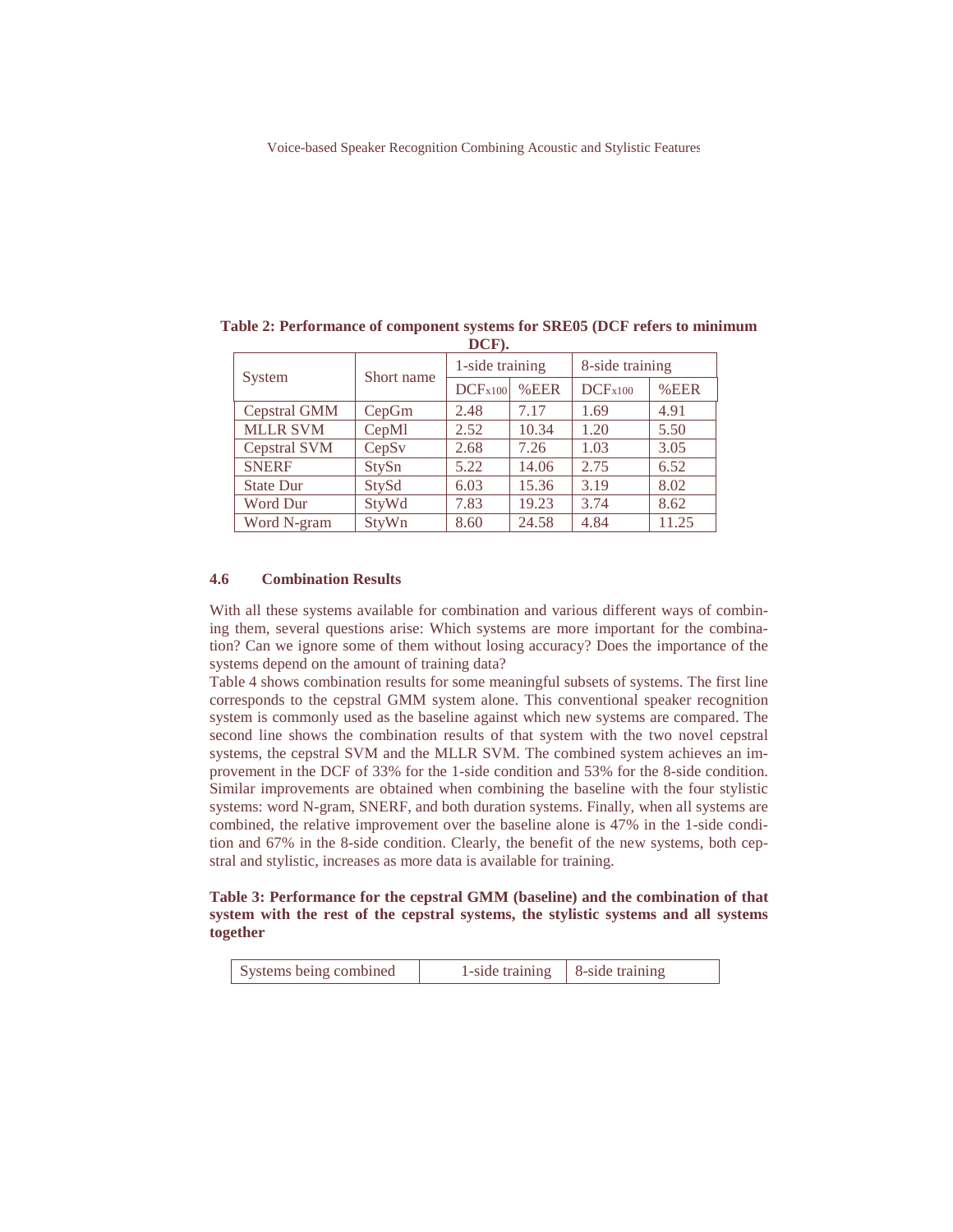|                           | DCFx100 %EER |      | DCFx100 %EER |      |
|---------------------------|--------------|------|--------------|------|
| <b>Baseline</b>           | 2.48         | 7.17 | 1.69         | 4.91 |
| $Baseline + new cepstral$ | 1.66         | 4.61 | 0.80         | 2.45 |
| $Baseline + stylistic$    | l .77        | 4.89 | 0.83         | 2.45 |
| All systems combined      | $-31$        | 4.10 | 0.56         | 2.03 |

Table 4 and Table 5 show the best combination results when we allow a fixed number of systems to be used by the combiner for both training conditions. Each line in these tables shows which systems lead to the best performance when *N* systems are allowed. We start with the cepstral GMM as the 1-best system. For 1-side training condition (Table 4), the two best systems are two cepstral systems. However, for 3-best combination, the cepstral GMM is replaced by the cepstral SVM, and the SNERF system is chosen in addition. The 4-best combination again includes the cepstral GMM system. The best performance is obtained using 5 of the 7 systems, without the cepstral GMM and state duration systems. This indicates two things: first, the state duration system is probably redundant once the other systems are being used, and second, our combiners are not able to handle redundant features well, by overfitting the training data and not always generalizing to new test data. Ideally, we should be able to detect such cases and ignore subsystems that are not needed. To this end, further research on system selection and more robust combiners is needed.

| N          |  |  | Cep Cep Sty Sty Cep Sty Sty<br>Gm Ml Sn Wd Sv Wn Sd |  | DCF x10 |
|------------|--|--|-----------------------------------------------------|--|---------|
|            |  |  |                                                     |  | 2.47    |
| 2          |  |  |                                                     |  | 1.98    |
| $\sqrt{2}$ |  |  |                                                     |  | 1.67    |
|            |  |  |                                                     |  | 1.58    |
|            |  |  |                                                     |  | 1.49    |
|            |  |  |                                                     |  | 1.60    |
|            |  |  |                                                     |  | 1.47    |

**Table 4: Best possible N-way combinations for the NN combiner for the 1-side training condition. System names refer to those defined in Table 2.**

# **Table 5: Same as Table 4 but for the 8-side training condition**

| $\vert N$ |  |  |  | Cep Sty   Cep Sty   Sty   Cep Sty   DCF<br>  Sv   Sn   Ml   Wn   Wd   Gm   Sd   x100 |
|-----------|--|--|--|--------------------------------------------------------------------------------------|
|           |  |  |  |                                                                                      |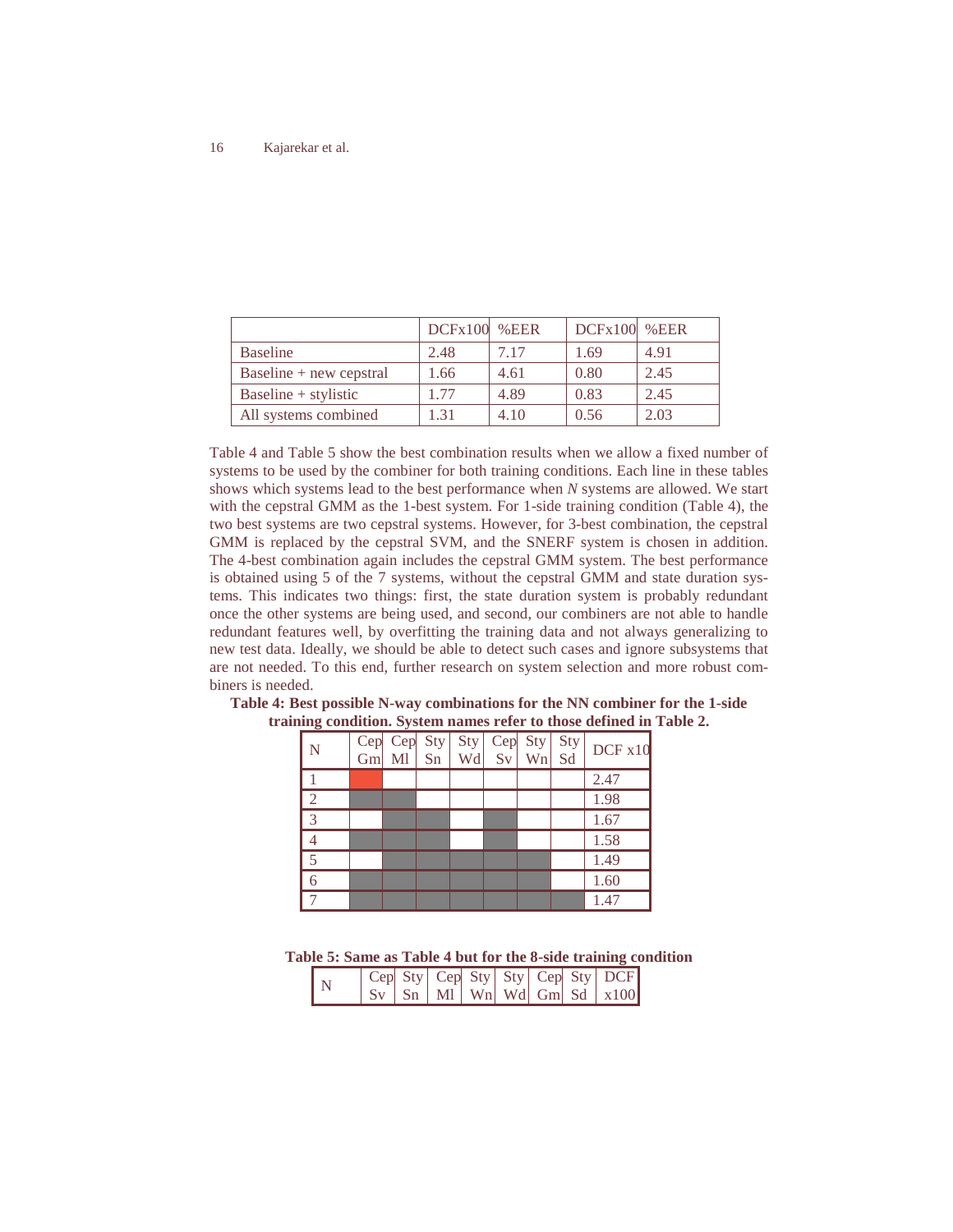|  |  |  |  | 1.03                |
|--|--|--|--|---------------------|
|  |  |  |  | 0.75                |
|  |  |  |  | 0.66                |
|  |  |  |  | 0.61                |
|  |  |  |  | 0.59                |
|  |  |  |  | $\frac{0.59}{0.60}$ |
|  |  |  |  |                     |

Similar observations can also be made for the 8-side training condition. Table 5 shows that even though the best *N* systems for each value of *N* are chosen independently so as to optimize the performance for that number of systems, the subset of systems chosen for a certain *N* includes the subset chosen for *N-1* systems for all cases except  $N=3$  and  $N=5$ for the 1-side condition. This is an important result. There is nothing forcing, say, the best 2-way combination to include the single best system, rather than two other systems that, when combined, give better performance than the best system alone. But given that the results turned out this way, we can very easily rank the importance of the seven systems by looking at the order in which they are added as we allow more systems in the combination.

From the tables we see that the order in which systems are chosen is highly dependent on the amount of training data. In Table 2, we can see that the performance of the subsystems is, without exception, closer to the cepstral GMM in the 8-side condition than in the 1-side condition. For example, the EER of the SNERF system is twice that of the cepstral GMM for the 1-side condition, while it is only 30% worse for the 8-side condition. This explains the bigger relative improvement obtained from combining the baseline with the other systems for the 8-side condition than the 1-side condition (Table 4) and it also explains the difference in the order in which the systems are added for those two conditions. In Table 4 and Table 5 both the SNERF and the Word-Ngram systems are added earlier in the 8-side condition than in the 1-side condition where they have worse performance relative to the baseline. Overall we see that both factors, the performance of the system with respect to the baseline and the amount of new information the system conveys about the speakers, affect which system is chosen next. This qualitative observation accounts for the alternating pattern by which stylistic and cepstral systems are added to the combination.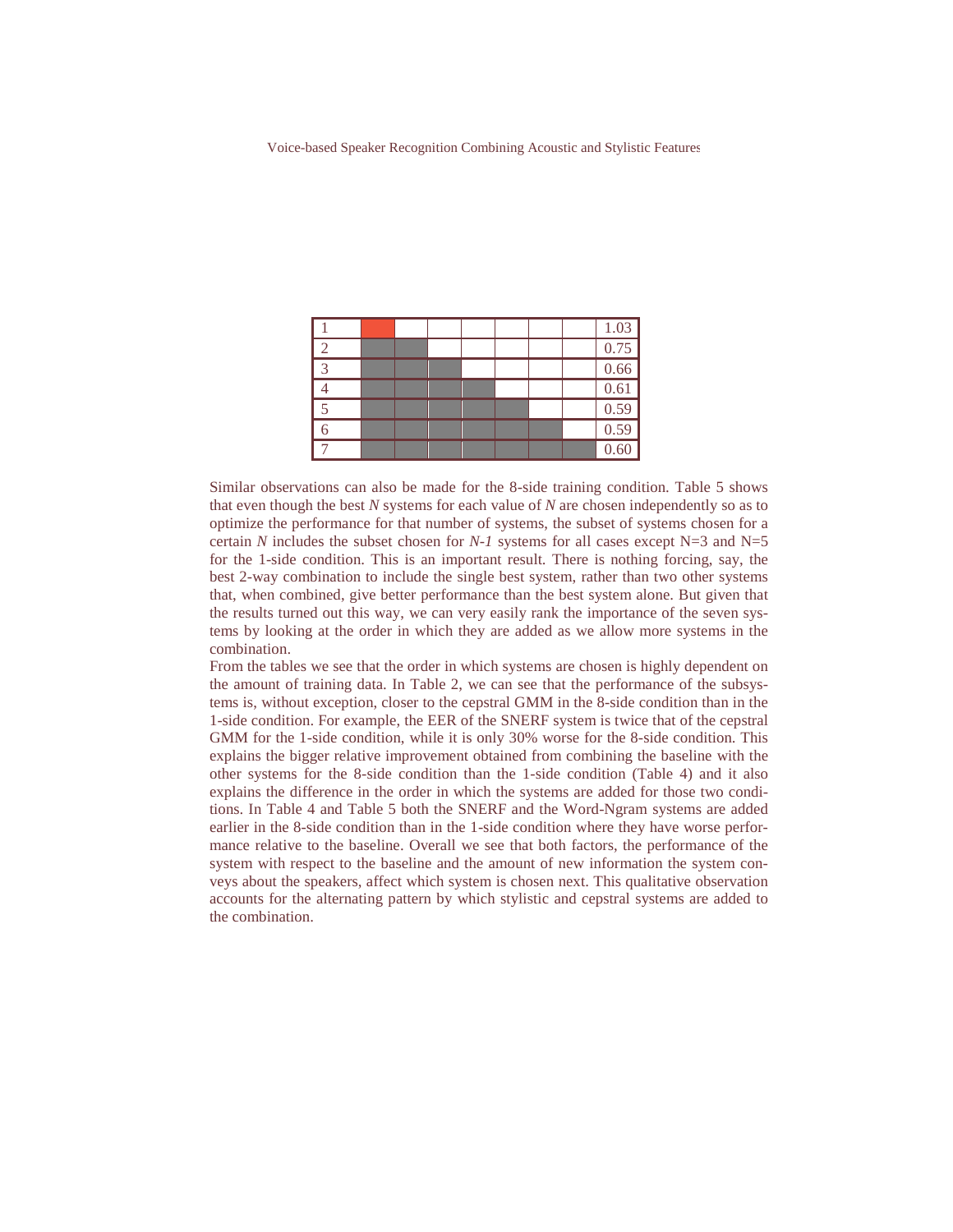# **5 Summary and Future Directions**

In this chapter, we have described a general speaker recognition system. The system consists of three blocks: feature extraction, similarity measure computation, and score normalization. We have also described these blocks in detail giving state-of-the-art approaches used in each block. As an example of an actual speaker recognition system, we presented SRI's submission to the 2005 NIST SRE evaluation. The system consists of three systems using acoustic features and an equal number of systems modeling stylistic aspects of speech. An analysis of the results showed the relative importance of both cepstral and stylistic systems being combined. It was found that improvements over the baseline cepstral system when combining all subsystems range from 47% to 67%, with larger improvements for the 8-side condition. The overall results justify and encourage the development of nonstandard systems utilizing prosodic or lexical features, or which model the spectral features in a manner different from GMMs.

There are several exciting research directions currently being explored in the area of speaker recognition. One of the most important is related to the problem of intersession variability (Kenny et al. 2005). As mentioned before, handset variability was considered the most important source of degradation for the speaker recognition system. This source is now subsumed under session variability which can arise from changes in channel, choice of words, or even choice of language (for multilingual speakers) . Recently proposed techniques aiming to address the issue have shown significant improvements in for both GMM- and SVM-based systems (Vogt et al. 2005; Hatch et al. 2006; Kenny et al. 2006). Another important area of research is the exploration of robust combination strategies. In addition to NNs, SVMs with different kernels are being explored as possible alternatives. The combiner is enhanced by incorporating external variables for conditioning the data (Ferrer et al. 2005; Solewicz and Koppel 2005). Finally, research is continuing to explore new high-level stylistic features, as well as feature selection methods for effective modeling of this very large feature space.

## **6 Acknowledgements**

This work was funded by a DoD KDD award via NSF IRI-9619921 and IIS-0544682 and NASA Award NCC 2-1256. We thank our SRI colleagues - Kemal Sonmez, Anand Venkataraman, Harry bratt and Ramana Rao Gadde for their help. We also thank our colleagues from International Computer Science Institute for helpful discussions. We acknowledge help from the community (including NIST) as well for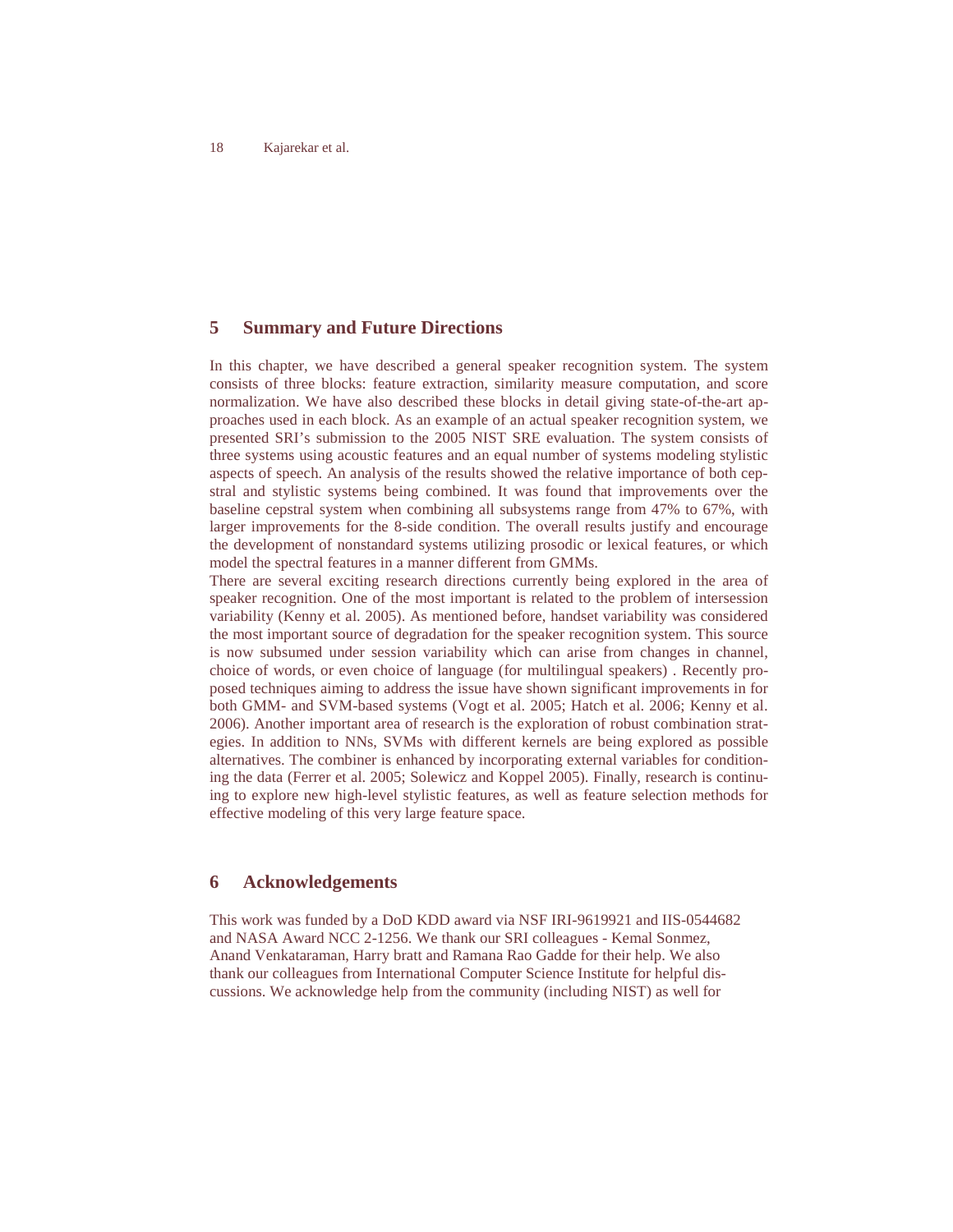Voice-based Speaker Recognition Combining Acoustic and Stylistic Features

helping us and for making voice-based speaker recognition such an exciting research area. Note that the views herein are those of the authors and do not reflect the views of the funding agencies.

# **References**

- Adami, A., et al. (2003). Modeling Prosodic Dynamics for Speaker Recognition. ICASSP.
- Auckenthaler, R., et al. (2000). Improving a GMM Speaker Verification System by Phonetic Weighting. Proc. of ICASSP, Phoenix.
- Campbell, W. M. (2002). Generalized Linear Discriminant Sequence Kernels for Speaker Recognition. ICASSP, Orlando.
- Doddington, G. (2001). Speaker recognition based on idiolectal differences between speakers. Eurospeech, Aalborg, Denmark.
- Ferrer, L., et al. (2003). Modeling Duration Patterns for Speaker Recognition. Eurospeech, Geneva.
- Ferrer, L., et al. (2005). Class-based Score Combination for Speaker Recognition. Eurospeech, Lisbon.
- Gadde, V. R. R. (2000). Modeling Word Durations. International Conference on Spoken Language Processing, Beijing.
- Gillick, D., et al. (1995). Speaker Detection without Models. ICASSP, Philadelphia, PA.
- Hatch, A., et al. (2006). Within-class Covariance Normalization for SVM-based Speaker Recognition. ICSLP, Pittsburgh, PA.
- Hermansky, H. and N. Morgan (1984). "RASTA Processing of Speech." IEEE Transactions on Speech and Audio **2**: 578--589 author H. Hermansky.
- Joachims, T. (1998). Text Categorization with Support Vector Machines: Learning with Many Relevant Features. European Conference on Machine Learning.
- Kajarekar, S. (2005). Four Weightings and a Fusion: A Cepstral-SVM System for Speaker Recognition. ASRU, San Juan, IEEE.
- Kajarekar, S., et al. (2004). Modeling NERFs for Speaker Recognition. Odyssey 04 Speaker and Language Recognition Workshop, Toledo, Spain.
- Kenny, P., et al. (2005). Factor Analysis Simplified. ICASSP, Philadelphia, PA, IEEE.
- Kenny, P., et al. (2006). Improvements in Factor Analysis Based Speaker Verification. ICASSP, Toulouse, France, IEEE.